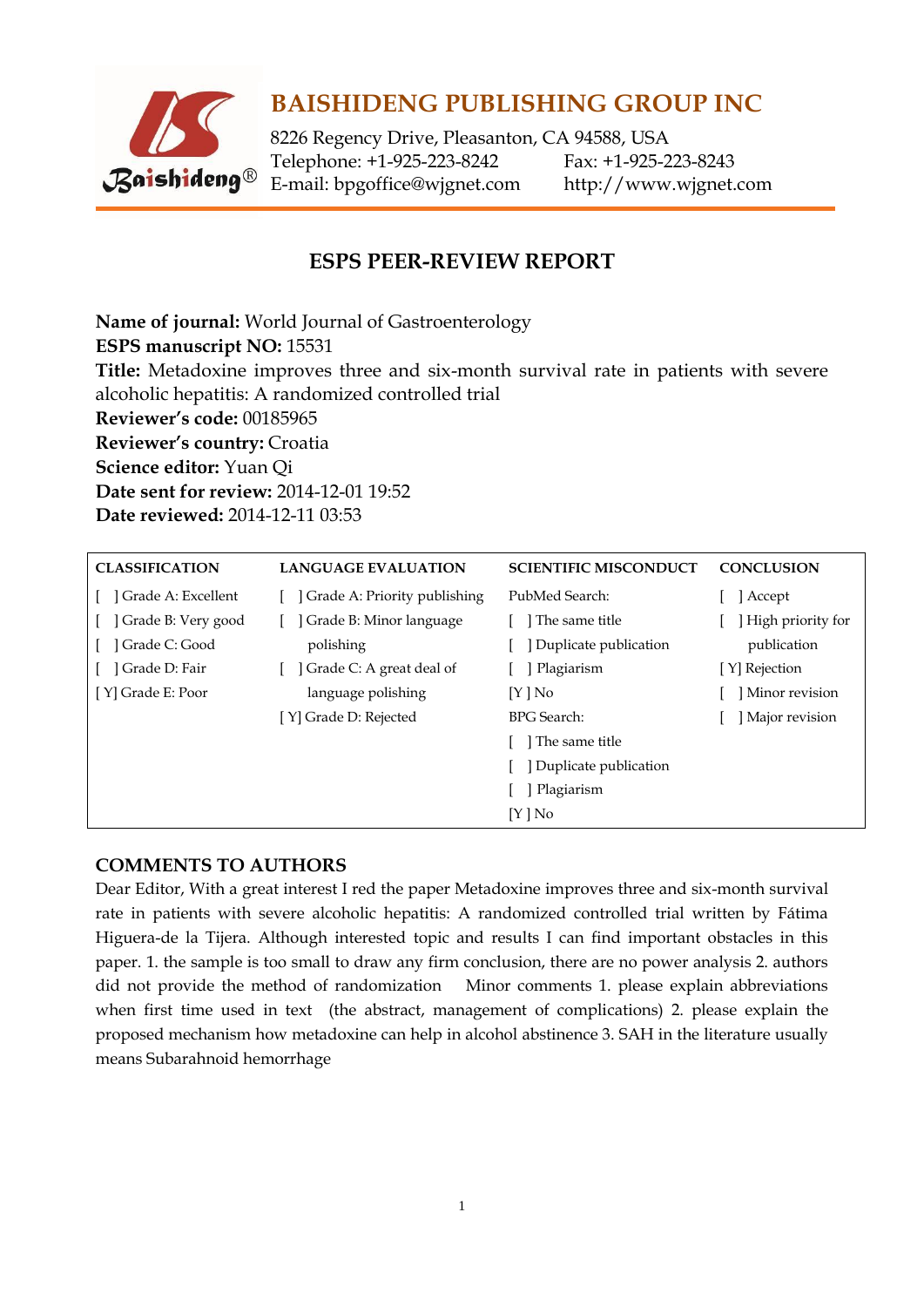

# **BAISHIDENG PUBLISHING GROUP INC**

8226 Regency Drive, Pleasanton, CA 94588, USA Telephone: +1-925-223-8242 Fax: +1-925-223-8243 E-mail: [bpgoffice@wjgnet.com](mailto:bpgoffice@wjgnet.com) http://www.wjgnet.com

## **ESPS PEER-REVIEW REPORT**

**Name of journal:** World Journal of Gastroenterology **ESPS manuscript NO:** 15531 **Title:** Metadoxine improves three and six-month survival rate in patients with severe alcoholic hepatitis: A randomized controlled trial **Reviewer's code:** 02936306 **Reviewer's country:** South Korea **Science editor:** Yuan Qi **Date sent for review:** 2014-12-01 19:52 **Date reviewed:** 2014-12-06 10:53

| <b>CLASSIFICATION</b> | <b>LANGUAGE EVALUATION</b>   | <b>SCIENTIFIC MISCONDUCT</b> | <b>CONCLUSION</b>  |
|-----------------------|------------------------------|------------------------------|--------------------|
| Grade A: Excellent    | Grade A: Priority publishing | PubMed Search:               | Accept             |
| ] Grade B: Very good  | [Y] Grade B: Minor language  | The same title               | High priority for  |
| [Y] Grade C: Good     | polishing                    | Duplicate publication        | publication        |
| ] Grade D: Fair       | Grade C: A great deal of     | Plagiarism                   | Rejection          |
| ] Grade E: Poor       | language polishing           | $[Y]$ No                     | [Y] Minor revision |
|                       | Grade D: Rejected            | <b>BPG</b> Search:           | Major revision     |
|                       |                              | The same title               |                    |
|                       |                              | Duplicate publication        |                    |
|                       |                              | Plagiarism                   |                    |
|                       |                              | [Y ] No                      |                    |

#### **COMMENTS TO AUTHORS**

Author groups reported a part of this study in Ann Hepatol. 2014 May-Jun;13(3):343-52, entitled as "Treatment with metadoxine and its impact on early mortality in patients with severe alcoholic hepatitis." In the current manuscript, they included pentoxifylline (PTX) treatment group for the analyses, but some data are redundant. Authors found that alcohol abstinence is an independent prognostic factor in the six-month mortality, and that patients with taking metadoxine (MTD) might be better to prevent re-consumption of alcohol than patients without. However, they did not state Acamprosate, which is a drug used for treating alcoholics. Authors should clarify whether the use of Acamprosate was excluded or not.